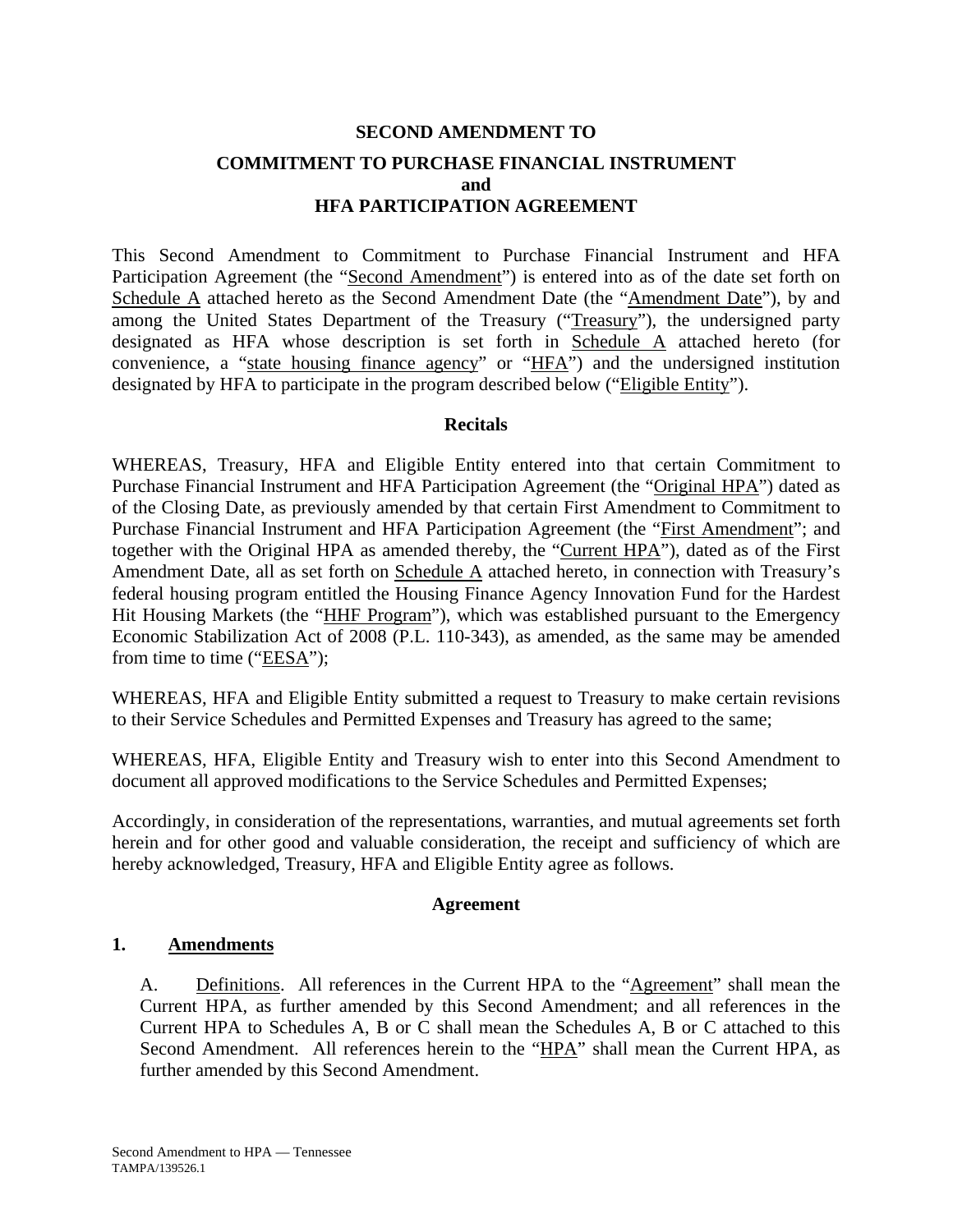B. Schedule A. Schedule A attached to the Current HPA is hereby deleted in its entirety and replaced with Schedule A attached to this Second Amendment.

C. Schedule B. Schedule B attached to the Current HPA is hereby deleted in its entirety and replaced with Schedule B attached to this Second Amendment.

D. Schedule C. Schedule C attached to the Current HPA is hereby deleted in its entirety and replaced with Schedule C attached to this Second Amendment.

## **2. Representations, Warranties and Covenants**

A. HFA and Eligible Entity. HFA and Eligible Entity, each for itself, make the following representations, warranties and covenants to Treasury and the truth and accuracy of such representations and warranties and compliance with and performance of such covenants are continuing obligations of HFA and Eligible Entity, each as to itself. In the event that any of the representations or warranties made herein cease to be true and correct or HFA or Eligible Entity breaches any of its covenants made herein, HFA or Eligible Entity, as the case may be, agrees to notify Treasury immediately and the same shall constitute an Event of Default under the HPA.

(1) HFA and Eligible Entity each hereby certifies, represents and warrants as of the date hereof that each of the representations and warranties of HFA or Eligible Entity, as applicable, contained in the HPA are true, correct, accurate and complete in all material respects as of the date hereof. All covenants of HFA or Eligible Entity, as applicable, contained in the HPA shall remain in full force and effect and neither HFA, nor Eligible Entity is in breach of any such covenant.

(2) Eligible Entity has the full corporate power and authority to enter into, execute, and deliver this Second Amendment and any other closing documentation delivered to Treasury in connection with this Second Amendment, and to perform its obligations hereunder and thereunder.

(3) HFA has the full legal power and authority to enter into, execute, and deliver this Second Amendment and any other closing documentation delivered to Treasury in connection with this Second Amendment, and to perform its obligations hereunder and thereunder.

## **3. Miscellaneous**

A. The recitals set forth at the beginning of this Second Amendment are true and accurate and are incorporated herein by this reference.

B. Capitalized terms used but not defined herein shall have the meanings ascribed to them in the HPA.

C. Any provision of the HPA that is determined to be prohibited or unenforceable in any jurisdiction shall, as to such jurisdiction, be ineffective to the extent of such prohibition or unenforceability without invalidating the remaining provisions of the HPA, and no such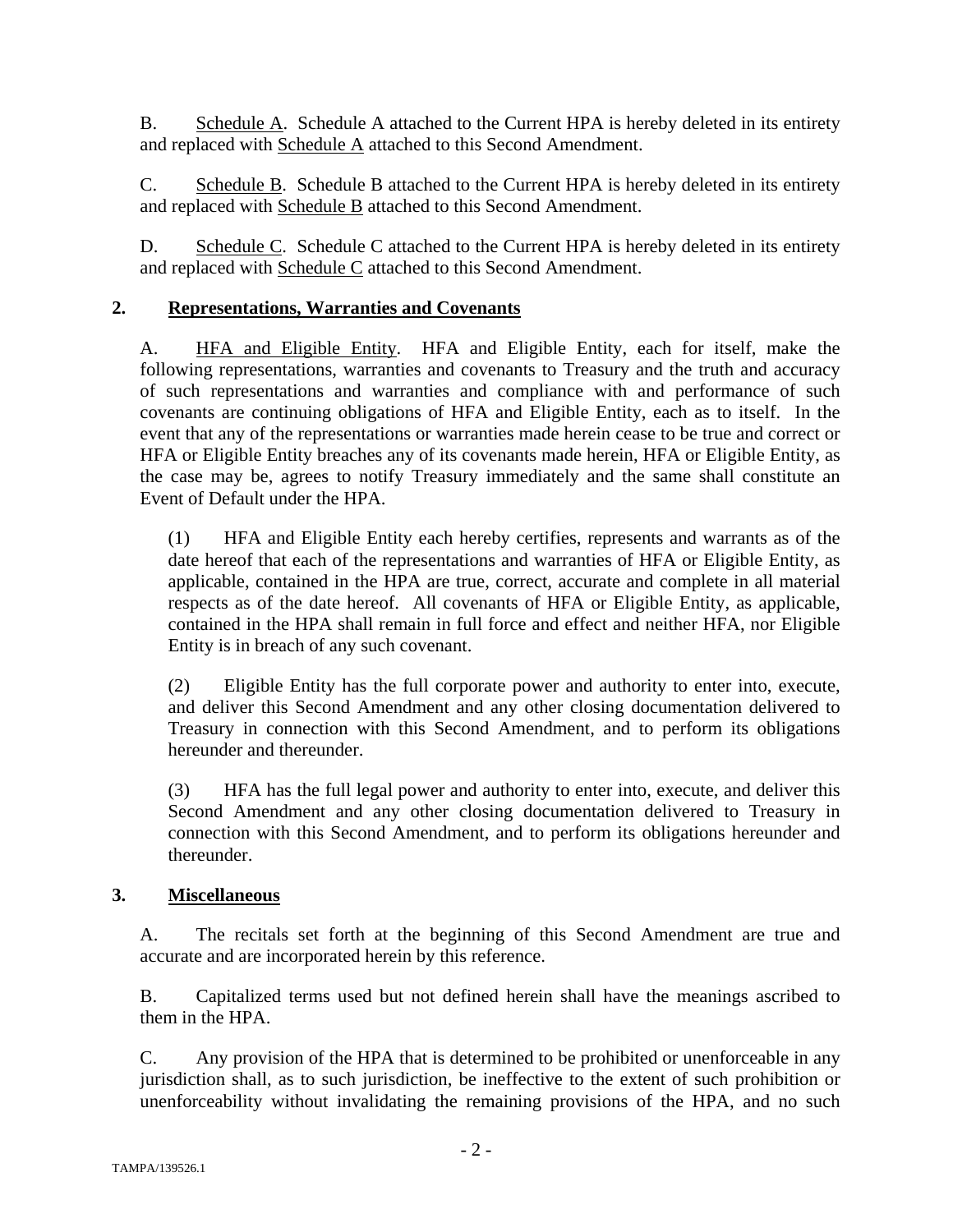prohibition or unenforceability in any jurisdiction shall invalidate such provision in any other jurisdiction.

D. This Second Amendment may be executed in two or more counterparts (and by different parties on separate counterparts), each of which shall be deemed an original, but all of which together shall constitute one and the same instrument. Facsimile or electronic copies of this Second Amendment shall be treated as originals for all purposes.

## [SIGNATURE PAGE FOLLOWS; REMAINDER OF PAGE INTENTIONALLY LEFT BLANK]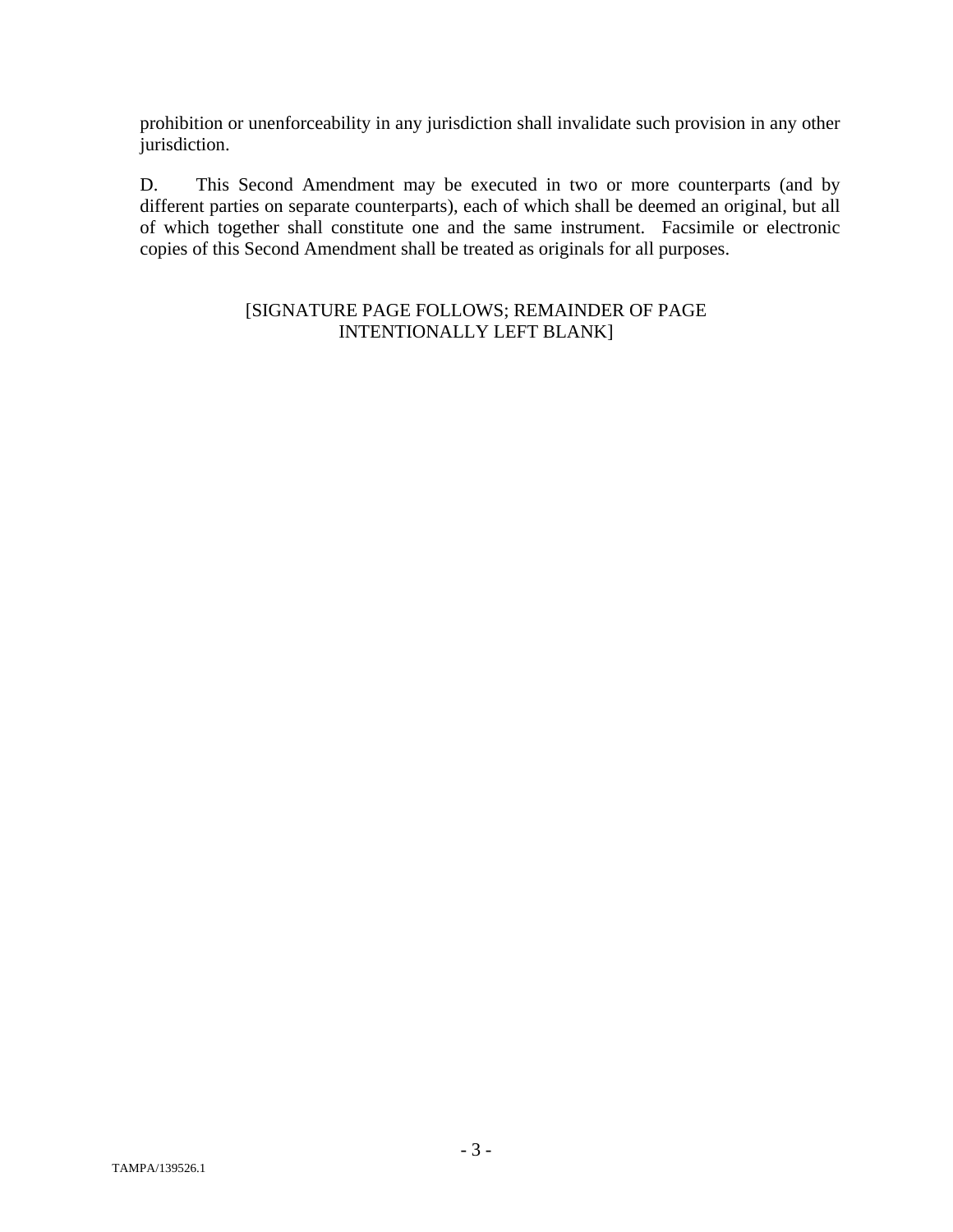**In Witness Whereof**, HFA, Eligible Entity and Treasury by their duly authorized officials hereby execute and deliver this Second Amendment to Commitment to Purchase Financial Instrument and HFA Participation Agreement as of the Amendment Date.

## **HFA**: **TREASURY**:

TENNESSEE HOUSING DEVELOPMENT AGENCY

UNITED STATES DEPARTMENT OF THE **TREASURY** 

By:  $\frac{|s| \text{ Ted R. Fellman}}{s}$  By: Name: Ted R. Fellman Name: Timothy G. Massad

Title: Executive Director Title: Acting Assistant Secretary for Financial Stability

## **ELIGIBLE ENTITY**:

TENNESSEE HOUSING DEVELOPMENT **AGENCY** 

By: <u>/s/ Ted R. Fellman</u> <u>S/ Ted R. Fellman</u><br>Name: Ted R. Fellman Title: Executive Director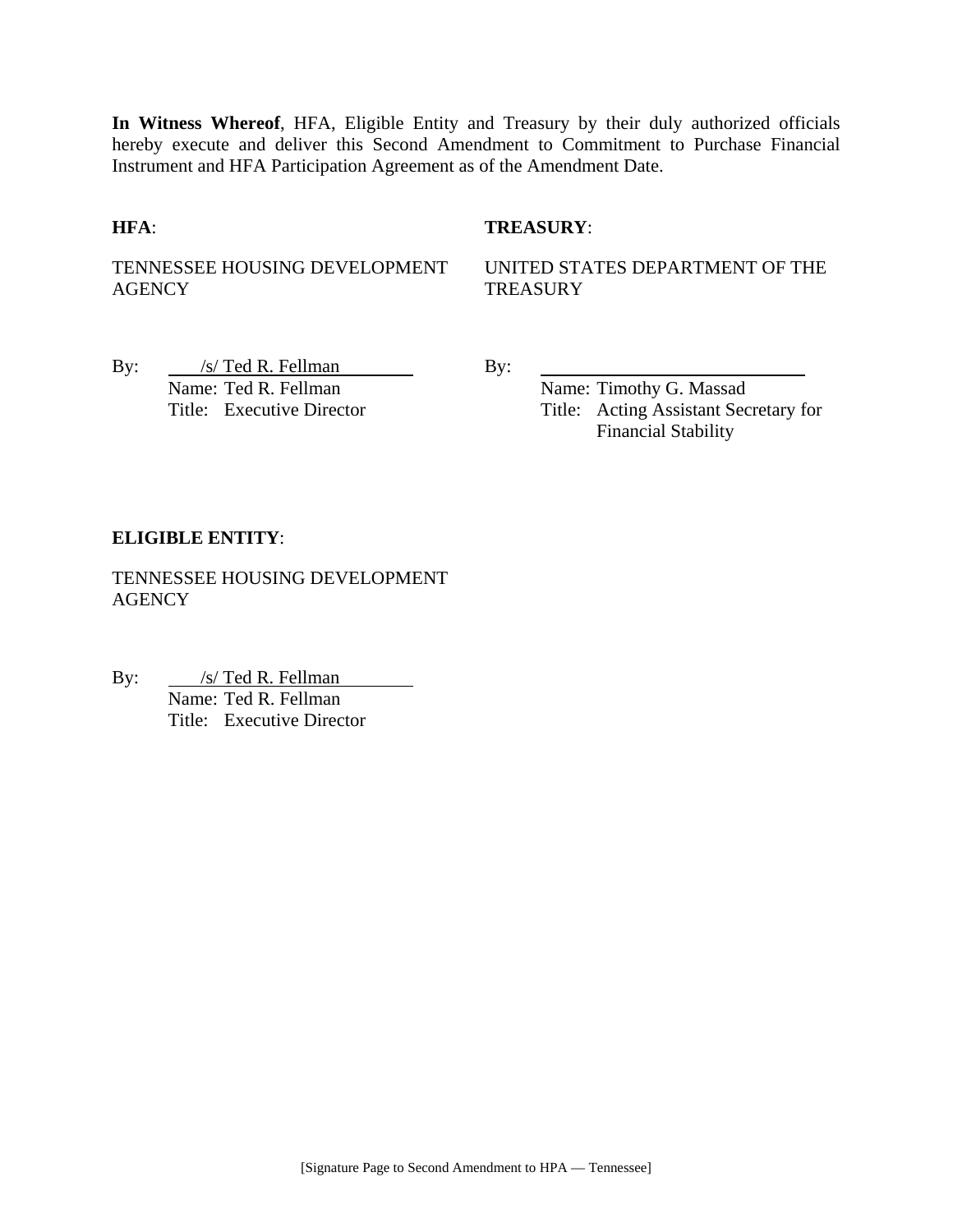In Witness Whereof, HFA, Eligible Entity and Treasury by their duly authorized officials hereby execute and deliver this Second Amendment to Commitment to Purchase Financial Instrument and HFA Participation Agreement as of the Amendment Date.

HFA:

By:

#### TREASURY:

TENNESSEE HOUSING DEVELOPMENT **AGENCY** 

UNITED STATES DEPARTMENT OF THE **TREASURY** 

By:  $\sqrt{\phantom{a_{\rm max}}\phantom{a_{\rm min}}\phantom{\,}}$  Name: Timothy G. Massad

Title: Acting Assistant Secretary for Financial Stability

### **ELIGIBLE ENTITY:**

Name: Title:

TENNESSEE HOUSING DEVELOPMENT **AGENCY** 

By:

Name: Title: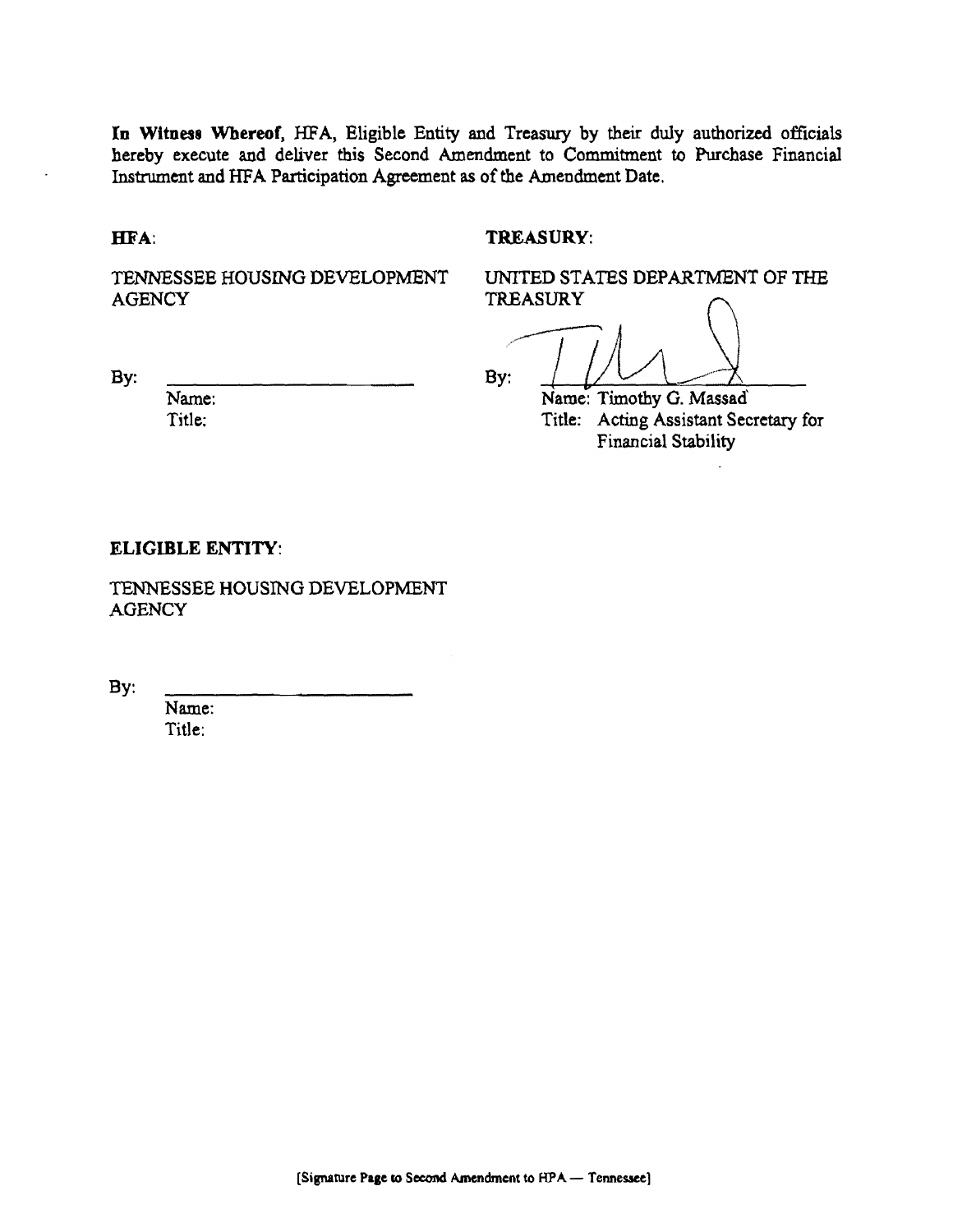# **EXHIBITS AND SCHEDULES**

Schedule A Basic Information<br>Schedule B Service Schedules

Schedule B Service Schedules<br>Schedule C Permitted Expenses

Permitted Expenses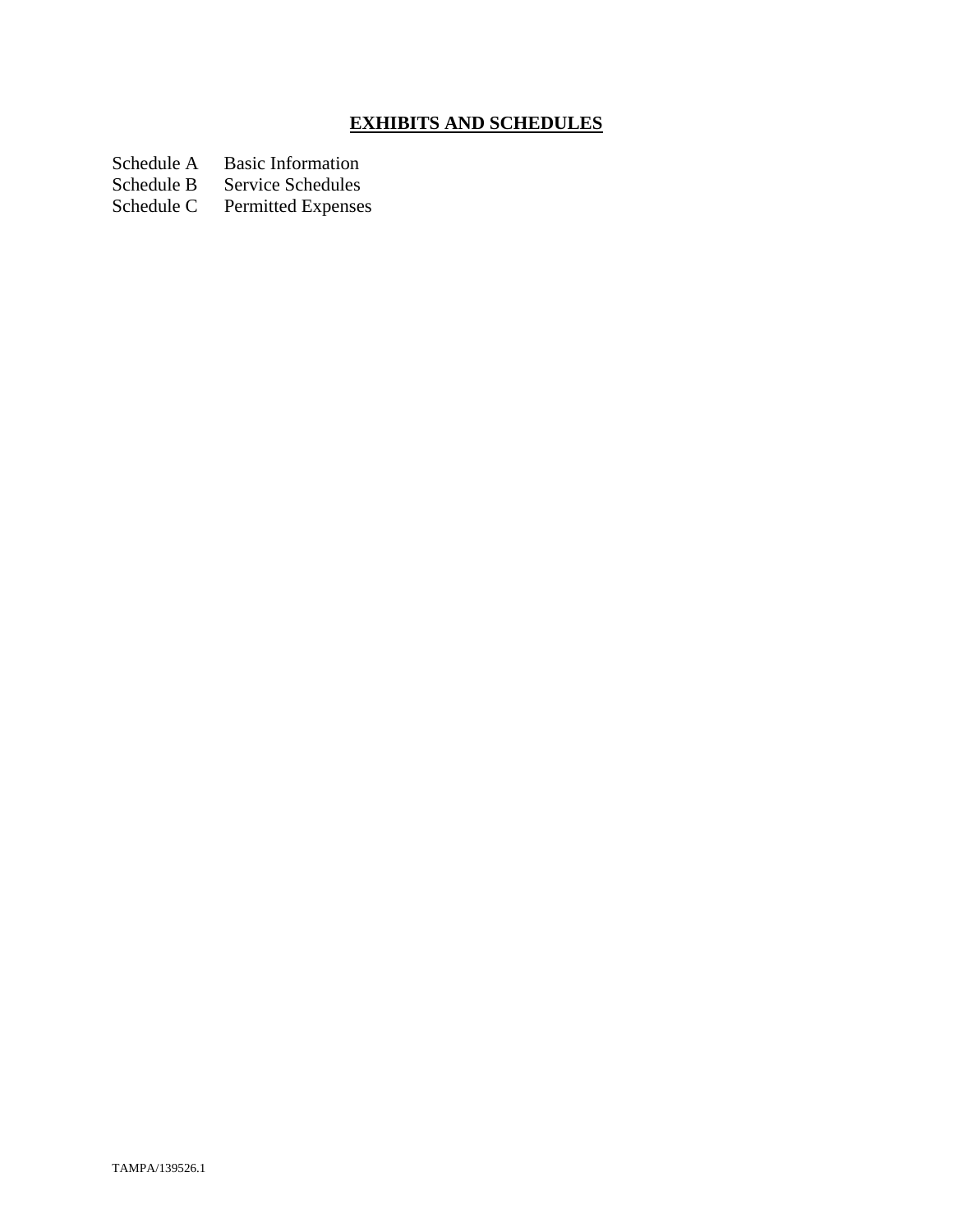## **SCHEDULE A**

## **BASIC INFORMATION**

Eligible Entity Information: Name of the Eligible Entity: Tennessee Housing Development Agency<sup>1</sup> Corporate or other organizational form: body, politic and corporate; political subdivision and instrumentality of the State of Tennessee, established and existing under the Tennessee Housing Development Agency Act, Tenn. Code Ann. § 13-23-101 et seq. Jurisdiction of organization: Tennessee Notice Information:

HFA Information:

Name of HFA: Tennessee Housing Development Agency<sup>1</sup>

Organizational form: body, politic and corporate; political subdivision and instrumentality of the State of Tennessee, established and existing under the Tennessee Housing Development Agency Act, Tenn. Code Ann. § 13-23-101 et seq.

Date of Application: September 1, 2010

For the avoidance of doubt, THDA has no obligation to ensure that the funds in the Depository Account are collateralized should the amount of money in the account be in excess of the FDIC insurance limits.

1

<sup>&</sup>lt;sup>1</sup> References in the Agreement to the term "HFA" shall mean the Tennessee Housing Development Agency ("THDA") in its capacity as an HFA as such term is used in the Agreement; references in the Agreement to the term "Eligible Entity" shall mean THDA, in its capacity as Eligible Entity as such term is used in the Agreement.

Notwithstanding anything to the contrary in the Agreement, (A) for purposes of Section 4(G) thereof, annual audited financial statements shall be due no later than one hundred eighty (180) days after the end of THDA's fiscal year, and (B) for purposes of Section 7 thereof, the powers and authority of THDA shall be governed and construed in accordance with the laws of the State of Tennessee.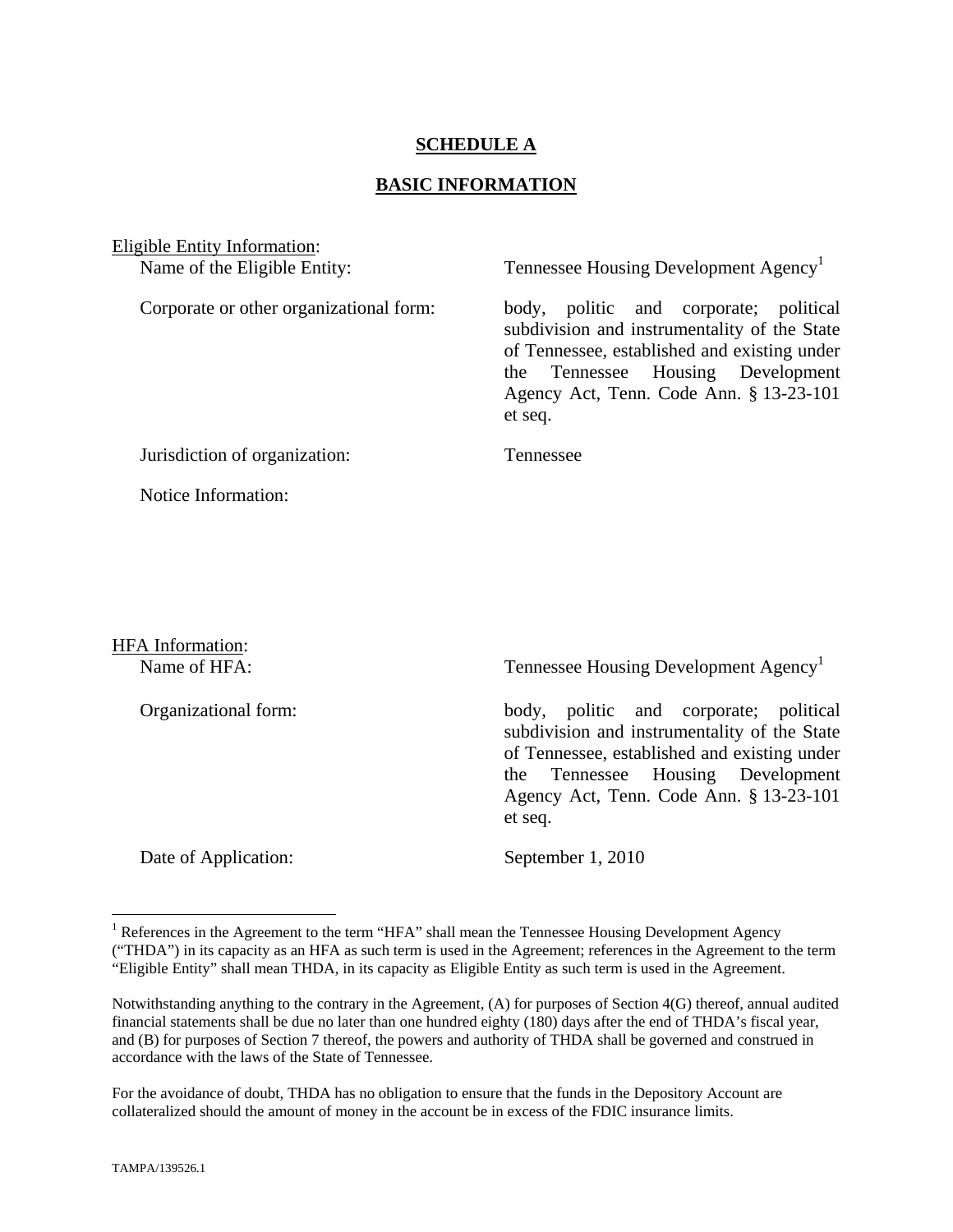| Date of Action Plan:                                                            | September 1, 2010                                                                                                        |
|---------------------------------------------------------------------------------|--------------------------------------------------------------------------------------------------------------------------|
| Notice Information:                                                             |                                                                                                                          |
|                                                                                 |                                                                                                                          |
| <b>Program Participation Cap:</b>                                               | \$217,315,593.00                                                                                                         |
| Portion of Program Participation Cap<br><b>Representing Original HHF Funds:</b> | \$81,128,260.00                                                                                                          |
| Portion of Program Participation Cap<br>Representing Unemployment HHF Funds:    | \$81,128,260.00                                                                                                          |
| Permitted Expenses:                                                             | \$25,488,581.23                                                                                                          |
| <b>Closing Date:</b>                                                            | September 23, 2010                                                                                                       |
| <b>First Amendment Date:</b>                                                    | September 29, 2010                                                                                                       |
| <b>Second Amendment Date:</b>                                                   | December 16, 2010                                                                                                        |
| <b>Eligible Entity Depository Account Information:</b>                          | See account information set forth in the<br>Depository Account Control Agreement<br>between Treasury and Eligible Entity |

Depository Account Control Agreement between Treasury and Eligible Entity regarding the HHF Program.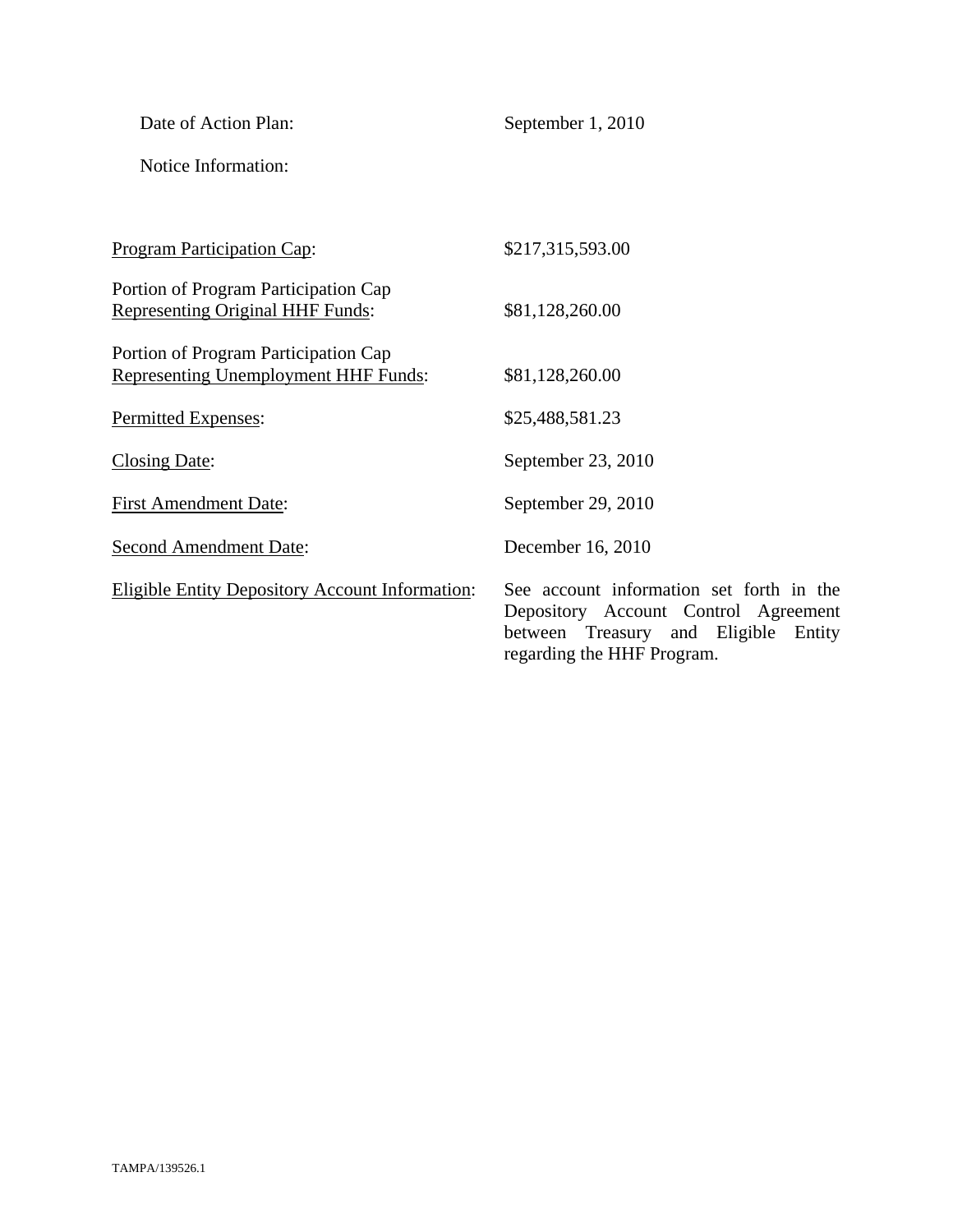## **SCHEDULE B**

## **SERVICE SCHEDULES**

The Service Schedules attached as Schedule B to the Current HPA are hereby deleted in their entirety and replaced with the attached Service Schedules (numbered sequentially as Service Schedule B-1, Service Schedule B-2, et. seq.), which collectively comprise Schedule B to the HPA.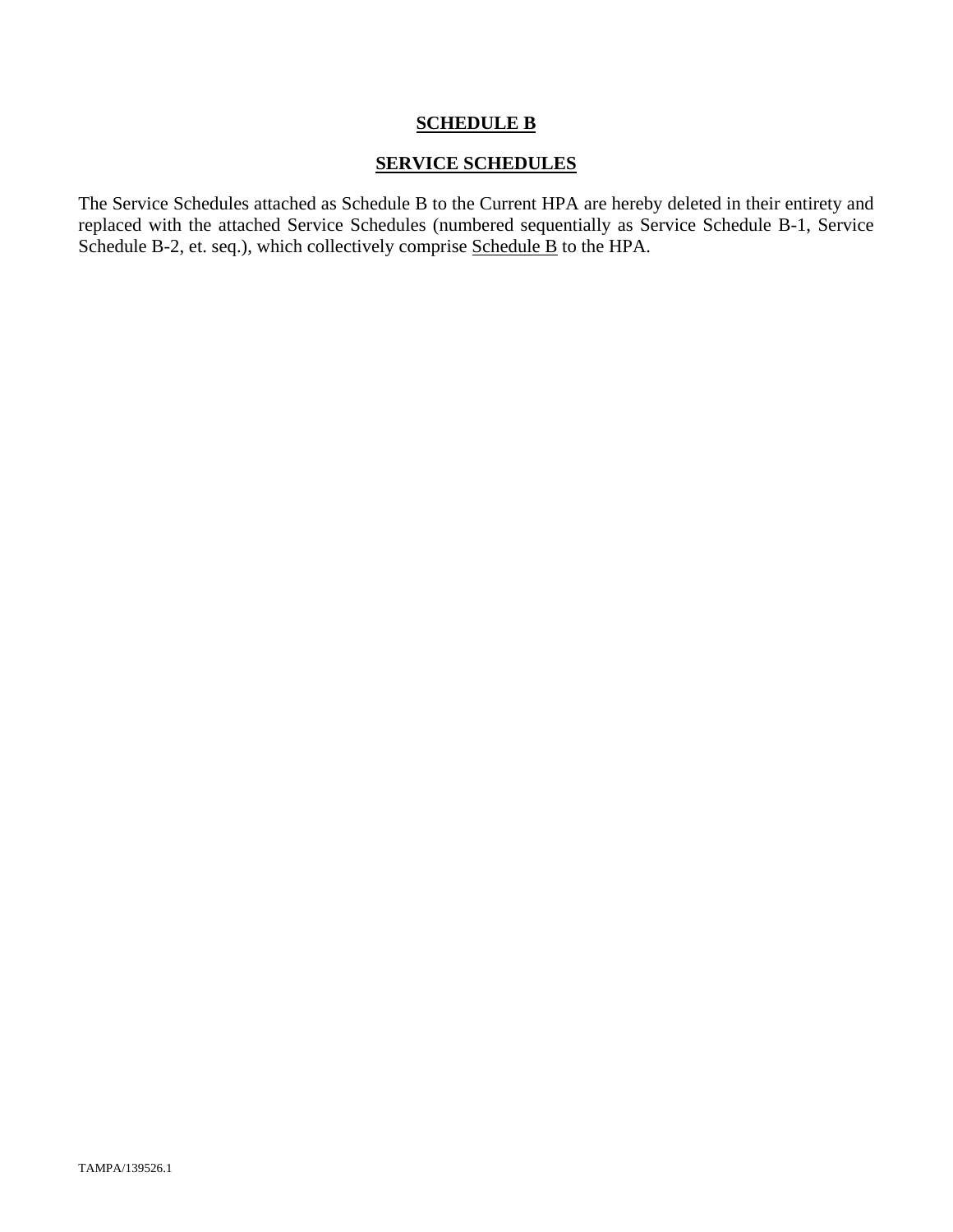# SCHEDULE B-1

# **Tennessee Housing Development Agency**

## **Hardest Hit Fund Program (HHFP)**

## **Summary Guidelines**

| 1. Program Overview                                                               | The Tennessee Housing Development Agency (THDA) Hardest<br>Hit Fund Program (HHFP) will provide loans to unemployed or<br>substantially underemployed homeowners who, through no fault<br>of their own, are financially unable to make their mortgage<br>payments and are in danger of losing their homes to foreclosure.<br>Loan proceeds will be used to pay all mortgage and mortgage-<br>related expenses (e.g., property taxes, homeowner insurance,<br>homeowner dues) until the homeowner secures employment or<br>completes training for a new career. Homeowners who have<br>found a new job, but during a period of unemployment<br>accumulated payment arrearages, reinstatement assistance will<br>be available.                                                                             |
|-----------------------------------------------------------------------------------|----------------------------------------------------------------------------------------------------------------------------------------------------------------------------------------------------------------------------------------------------------------------------------------------------------------------------------------------------------------------------------------------------------------------------------------------------------------------------------------------------------------------------------------------------------------------------------------------------------------------------------------------------------------------------------------------------------------------------------------------------------------------------------------------------------|
| 2. Program Goals                                                                  | assist unemployed, or substantially underemployed,<br>To<br>homeowners to remain in their homes and make monthly<br>payments on their mortgages and mortgage related expenses<br>such as property taxes, homeowner insurance, homeowner dues,<br>past-due<br>mortgage payments<br>and/or<br>(arrearages)<br>that<br>accumulated during a period of unemployment (or substantial<br>underemployment) so that they may avoid delinquency and<br>foreclosure.                                                                                                                                                                                                                                                                                                                                               |
| 3. Target Population /<br><b>Areas</b>                                            | This program will be available in all Tennessee counties.<br>THDA will provide additional assistance over a longer period of<br>time to eligible homeowners living in targeted or "hardest hit"<br>counties, defined as those counties showing greater than average<br>distress based on a combination of unemployment rate, the<br>percent of the state's foreclosures in that county, and<br>delinquency rates. Twenty-nine counties were chosen as targeted<br>based on the fact that they scored high on two of three factors, as<br>follows: having an unemployment rate at or above the state<br>average rate, having a high percentage of the state's foreclosure<br>filings (in the 75th percentile of counties), having a high<br>delinquency rate (again, in the 75th percentile of counties). |
| 4. Program Allocation<br>(Excluding<br><b>Administrative</b><br><b>Expenses</b> ) | \$191,827,011.77                                                                                                                                                                                                                                                                                                                                                                                                                                                                                                                                                                                                                                                                                                                                                                                         |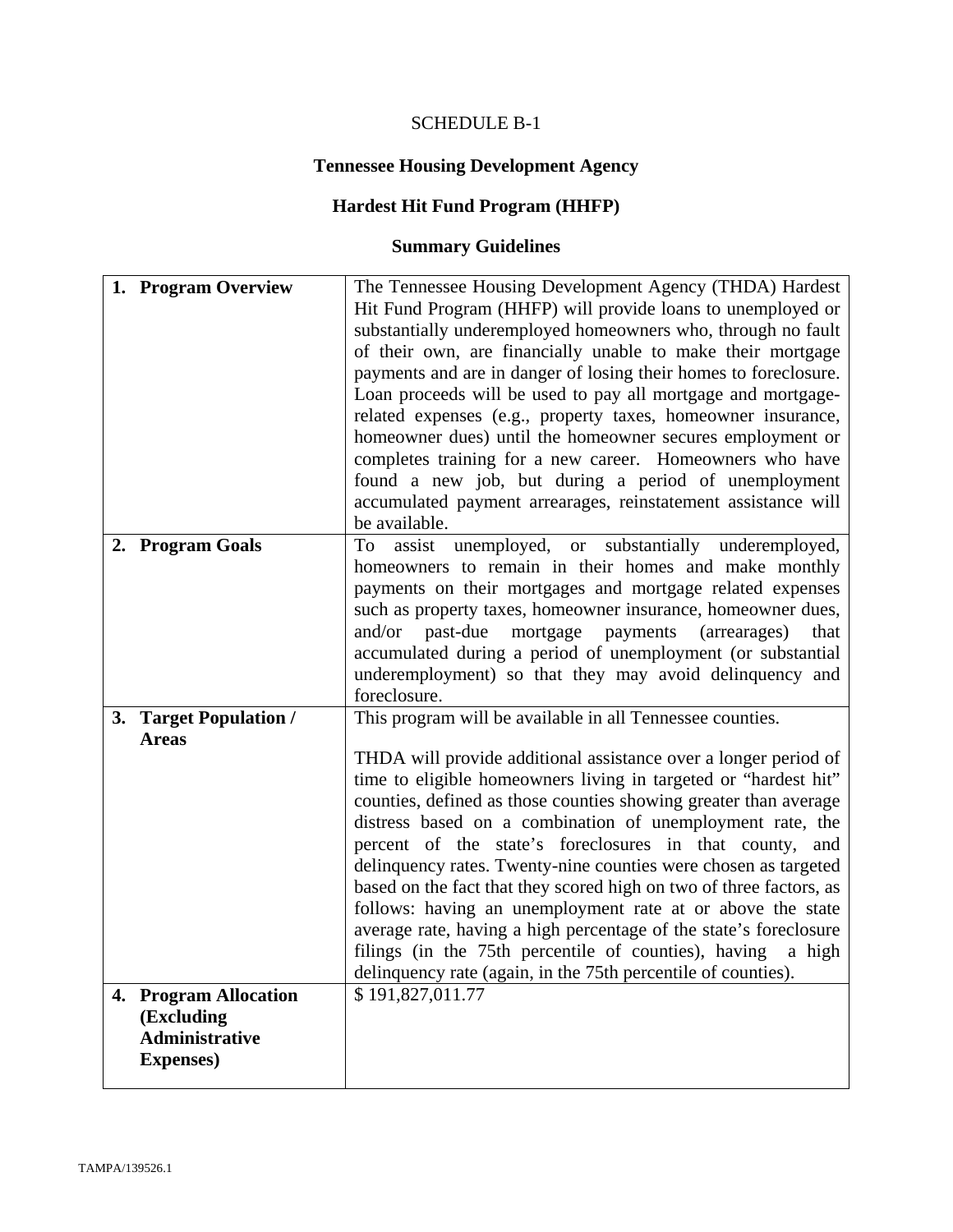| <b>5. Borrower Eligibility</b> | Unemployed or substantially underemployed homeowners who,                                                                     |
|--------------------------------|-------------------------------------------------------------------------------------------------------------------------------|
| Criteria                       | through no fault of their own, are unable to make their mortgage                                                              |
|                                | payments and are at risk of foreclosure. Homeowners will be                                                                   |
|                                | required to provide a financial hardship affidavit with                                                                       |
|                                | appropriate documentation as to the cause of their hardship. For                                                              |
|                                | most homeowners, this will be documentation from the                                                                          |
|                                | Department of Labor and Workforce Development confirming a                                                                    |
|                                | job loss and receipt of unemployment benefits. If information                                                                 |
|                                | from the Department of Labor and Workforce Development is<br>unavailable, a notarized letter from the former employer         |
|                                | indicating job loss was not the fault of the borrower will serve as                                                           |
|                                | a substitute.<br>Self-employed borrowers will be required to                                                                  |
|                                | submit prior tax returns and a current profit and loss statement to                                                           |
|                                | show a loss of income. Homeowners will be required to provide                                                                 |
|                                | continual documentation certifying to their ongoing hardship.                                                                 |
|                                |                                                                                                                               |
|                                | Employed homeowners who have previously been unemployed                                                                       |
|                                | or substantially underemployed and who are delinquent because<br>of arrearages accumulated during such period of unemployment |
|                                | or substantial underemployment, but who can resume future                                                                     |
|                                | payments without additional assistance.                                                                                       |
|                                |                                                                                                                               |
|                                | Substantially underemployed homeowners whose income has                                                                       |
|                                | been reduced by 50% or more.                                                                                                  |
|                                |                                                                                                                               |
|                                | The event or incident which results in unemployment or<br>substantially underemployment must have occurred after              |
|                                | January 1, 2008.                                                                                                              |
|                                |                                                                                                                               |
|                                | History of timely mortgage payments prior to the job                                                                          |
|                                | loss/reduction of income.                                                                                                     |
|                                | Principal, Interest, Taxes and Insurance $>31\%$ of household                                                                 |
|                                | income after job loss/reduction of income.                                                                                    |
|                                |                                                                                                                               |
|                                | Asset test: Borrower must not have >6 months reserves                                                                         |
|                                |                                                                                                                               |
|                                | Borrower must be a low or moderate income homeowner                                                                           |
|                                | (maximum \$74,980 household income).                                                                                          |
|                                | Eligibility for program assistance will be determined primarily                                                               |
|                                | by participating foreclosure prevention partners using THDA                                                                   |
|                                | underwriting criteria stated above.                                                                                           |
|                                |                                                                                                                               |
|                                | Funds will be allocated on a first come/approved, first served                                                                |
|                                | basis.                                                                                                                        |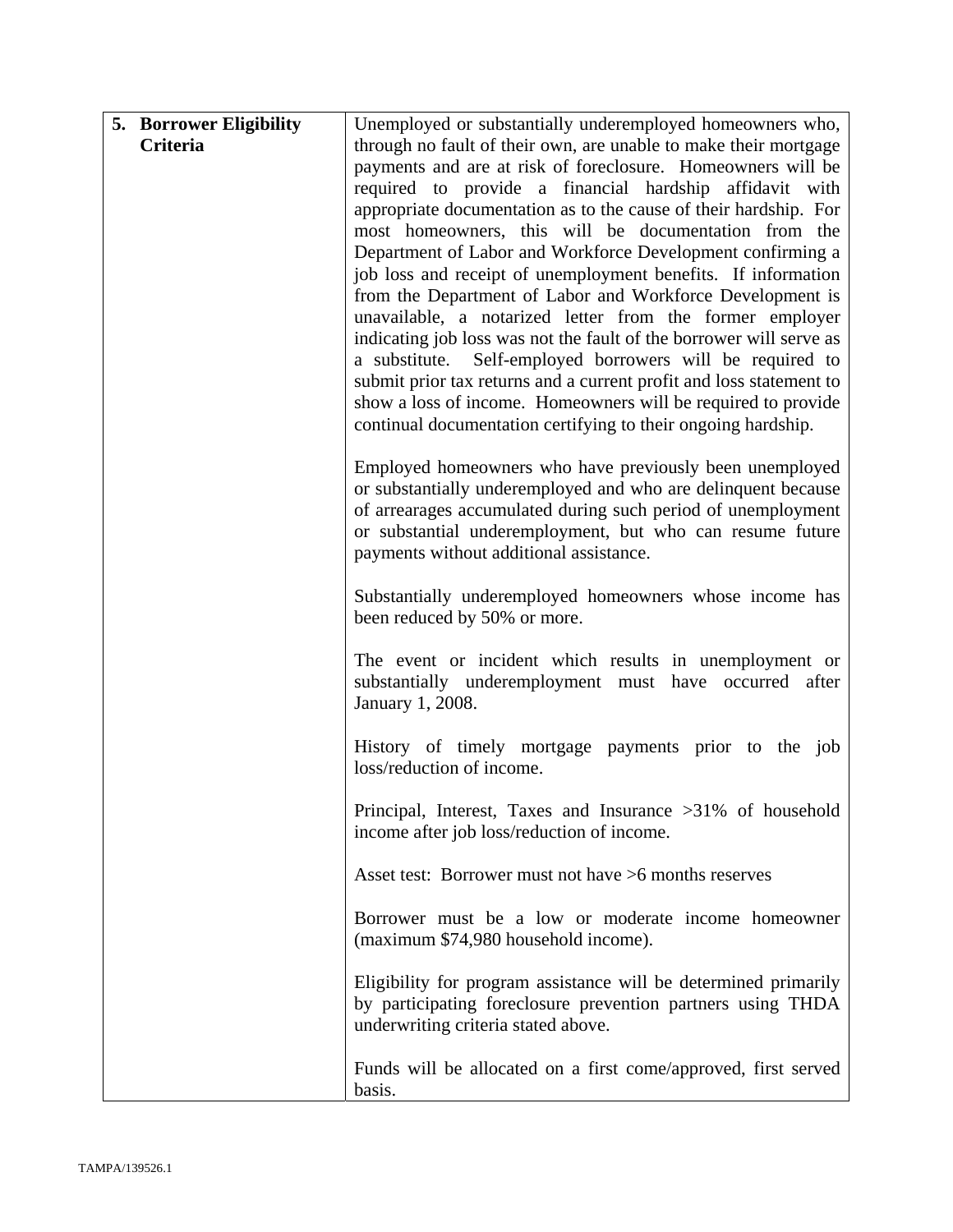| 6. Property / Loan<br><b>Eligibility Criteria</b> | Existing single-family homes or condominiums (attached or<br>detached) including manufactured homes on foundations<br>permanently affixed to real estate owned by the borrower.<br>Tennessee owner-occupied, primary residences only.                                                                                                        |  |
|---------------------------------------------------|----------------------------------------------------------------------------------------------------------------------------------------------------------------------------------------------------------------------------------------------------------------------------------------------------------------------------------------------|--|
| 7. Program Exclusions                             | Total Unpaid Principal Balances $> $226,100$                                                                                                                                                                                                                                                                                                 |  |
|                                                   | Manufactured Homes not considered real property                                                                                                                                                                                                                                                                                              |  |
|                                                   | Non-legal U.S. resident                                                                                                                                                                                                                                                                                                                      |  |
| 8. Structure of Assistance                        | interest, non-recourse, deferred-payment,<br>forgivable,<br>0%<br>subordinate loan. A forgiveness clause will reduce the loan<br>amount by 20% a year for every year the borrower stays in the<br>home up until 5 years. At the end of 5 years the note will be<br>considered satisfied and THDA will release the lien securing the<br>note. |  |
|                                                   | Loan funds are due and payable if property is sold, refinanced or<br>no longer owner occupied and there are sufficient equity<br>proceeds available (unless otherwise prohibited under applicable<br>federal law).                                                                                                                           |  |
|                                                   | All deferred, subordinate mortgages will be evidenced by a<br>Home Equity Line of Credit promissory note and secured by a<br>deed of trust on the property. Borrowers will be required to sign<br>and acknowledge via written agreement indicating the program<br>guidelines.                                                                |  |
|                                                   | Any funds returned according to established program guidelines<br>will be recaptured and used to assist additional homeowners<br>through December 31, 2017. After December 31, 2017, any<br>remaining or recaptured funds will be returned to Treasury.                                                                                      |  |
| 9. Per Household<br><b>Assistance</b>             | Maximum amount available per homeowner:                                                                                                                                                                                                                                                                                                      |  |
|                                                   | Standard benefit counties: \$15,000 up to 12 months                                                                                                                                                                                                                                                                                          |  |
|                                                   | Targeted benefit counties: \$20,000 up to 18 months                                                                                                                                                                                                                                                                                          |  |
|                                                   | There is no maximum monthly payment amount;<br>$\bullet$<br>however, total loan amount cannot exceed applicable<br>benefit.                                                                                                                                                                                                                  |  |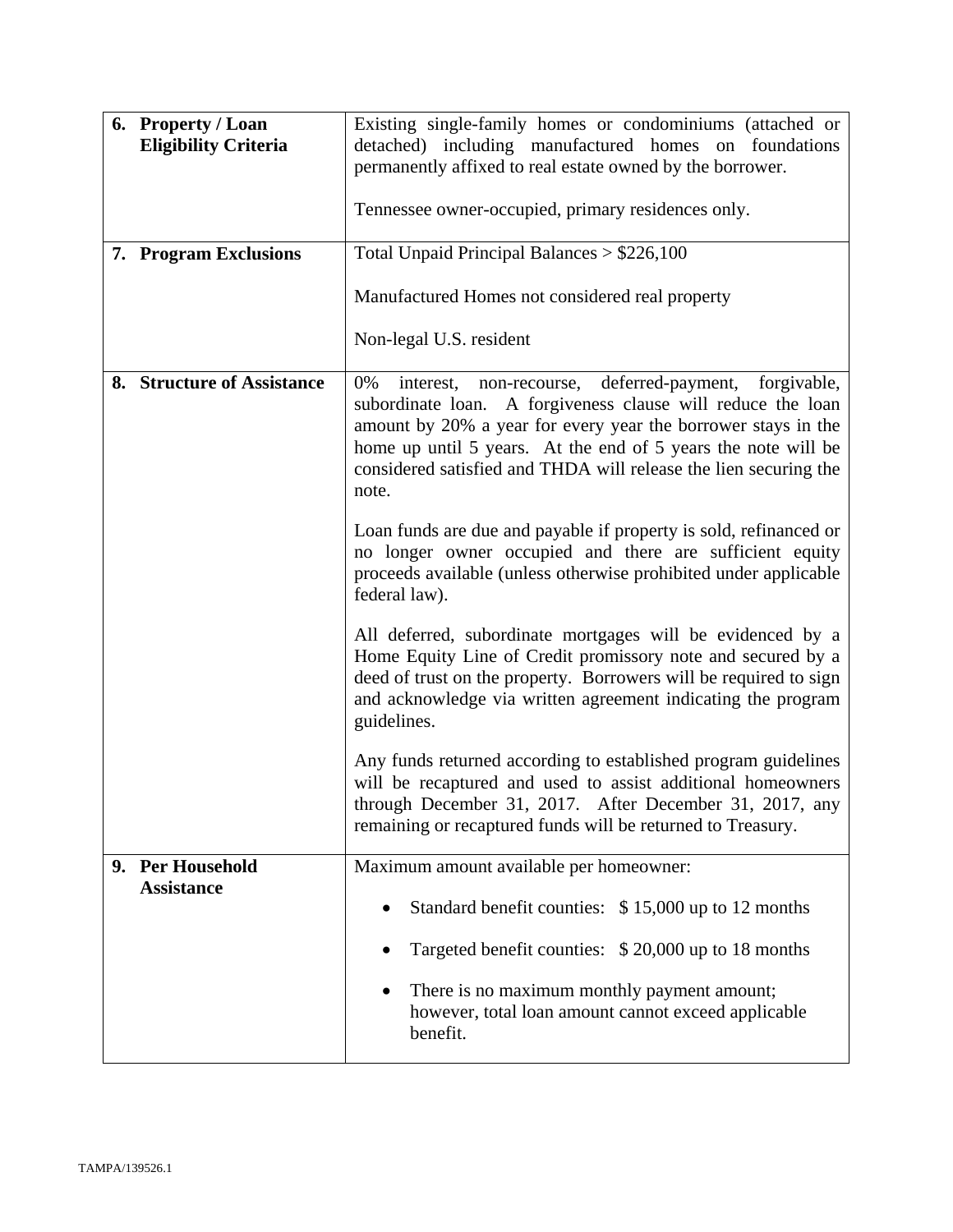| <b>10. Duration of Assistance</b>                                       | Homeowners may receive assistance up to a maximum of 12 or<br>18 months (depending on county). Should a homeowner<br>become reemployed within the applicable period, the<br>homeowner may continue receiving assistance for up to an<br>additional 2 months after reemployment. Additionally, if a<br>homeowner becomes reemployed within the applicable period<br>and the homeowner's mortgage payment exceeds 31% of their<br>current income, they are eligible for continued assistance.<br>Any reinstatement assistance shall be made in one payment. |  |
|-------------------------------------------------------------------------|-----------------------------------------------------------------------------------------------------------------------------------------------------------------------------------------------------------------------------------------------------------------------------------------------------------------------------------------------------------------------------------------------------------------------------------------------------------------------------------------------------------------------------------------------------------|--|
| 11. Estimated Number of<br>Participating<br><b>Households</b>           | 11,211 homeowners over the next 4-5 years with an average<br>loan amount of \$17,200. Recaptured funds will be recycled and<br>used for additional homeowners which could extend the<br>program until as late as December 31, 2017.                                                                                                                                                                                                                                                                                                                       |  |
| 12. Program Inception /<br><b>Duration</b>                              | Program will begin serving the targeted, hardest hit counties<br>January 1, 2011. Subsequently, on March 1, 2011 the Standard<br>benefit counties will become eligible for the program. Program<br>is expected to run until December 31, 2015, but will continue<br>until all funds are exhausted. Recaptured funds will be recycled<br>and used for additional homeowners which could extend the<br>program until as late as December 31, 2017.                                                                                                          |  |
| 13. Program Interactions<br>with Other HFA<br><b>Programs</b>           | Borrowers are eligible for THDA's Great Save loan program<br>through December 31, 2010, in order to refinance their existing<br>sub-prime, ARM originated prior to January 1, 2008.                                                                                                                                                                                                                                                                                                                                                                       |  |
| <b>14. Program Interactions</b><br>with HAMP                            | Borrowers can receive HAMP assistance (including UP program<br>assistance) prior to or after receiving Hardest Hit Fund<br>assistance.                                                                                                                                                                                                                                                                                                                                                                                                                    |  |
| 15. Program Leverage with<br><b>Other Financial</b><br><b>Resources</b> | None                                                                                                                                                                                                                                                                                                                                                                                                                                                                                                                                                      |  |
| 16. Qualify as an<br><b>Unemployment</b><br>Program                     | $\overline{\mathsf{Y}}$ Yes<br>$\square$ No                                                                                                                                                                                                                                                                                                                                                                                                                                                                                                               |  |